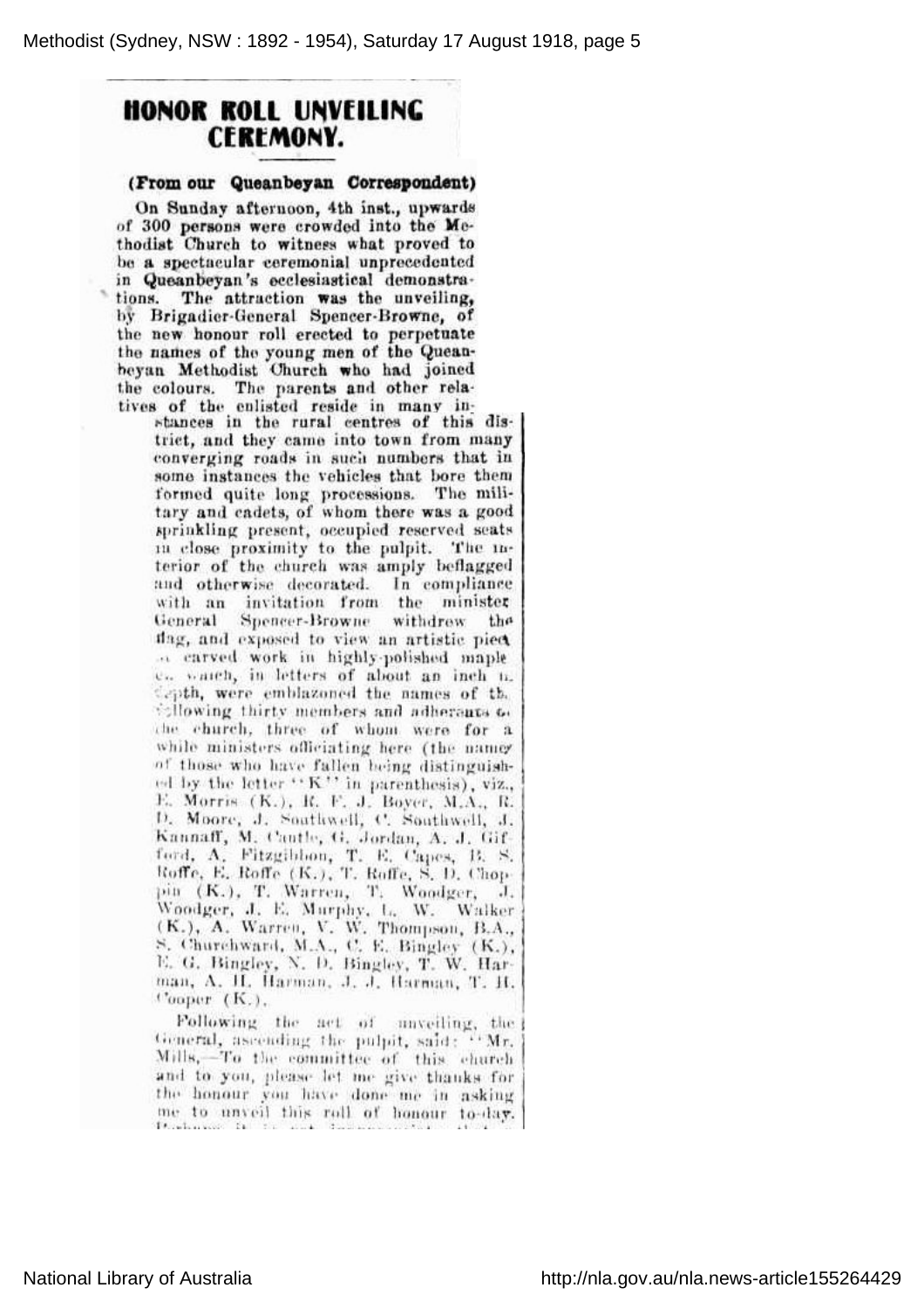## Methodist (Sydney, NSW : 1892 - 1954), Saturday 17 August 1918, page 5 (2)

me to unveil this roll of honour to-day. .Porhaps it is not inappropriate that <sup>a</sup> three-years' comrade of these lads should perform that task. The day is most ap propriate for <sup>a</sup> function which is an ap preciation of Australian service in this war, being the anniversary of our Empire's declaration of sacrifice for the preserva tion of all that is best and most just in national life. The roll of honour of this church shows how faithfully the Christian men of Queanbeyan have responded to their country's call. It shows, too, that the old militant spirit of Methodism lives in ou land. Long may it flourish and give Au tralia brave, stalwart men to fight for right in our earthly kingdom as in the greater kingdom of our spiritual life. Th roll of honour is <sup>a</sup> roll of sacrifice. Many tears 'have been shed by loving ones at the partings, and many prayers have ascended to our Great Father for tho safety of those who have gone out-to die, if need be. But in days such as these <sup>a</sup> man fit to fight belongs not to his family or his friends, but to his country and his God. And, looking at the names of heroes here inscribed, it will be found that some IVavo returned. May Australia do her duty by them. There are some still fighting. May we learn, as we think of them, to say, 'God's will bo done.' There are some who have given their lives. Their names are imporishably recorded as horoes, and may the Merciful Father hold them in His keeping. I unveil this honour roll in tho strong hope that future genera tions looking upon it will thrill with grati tude in full appreciation of the fact that the names there emblazoned are of men, like the martyrs of old, cheerfully pre pared to lay down their lives for right. ' While the sun, or the light, or the moon, or the stars be not darkened,' they will be held in loving remembrance.'

At the conclusion of the General's address, ''Lead, kindly light,'' was sung, followed by an address by Rev. Mr. Mills. 'The song of <sup>a</sup> soldier' was rendered by the choir, after which the minister read the list of the names of 'the fallen,' followed by the sounding of "The last post," by a bugler from the Concentration camp, in honour of the dead heroes.

Before pronouncing the Benediction, the officiating minister tendered the thanks of all coneernod to Brigadier-General Spencer Browne for his valuable contribution to